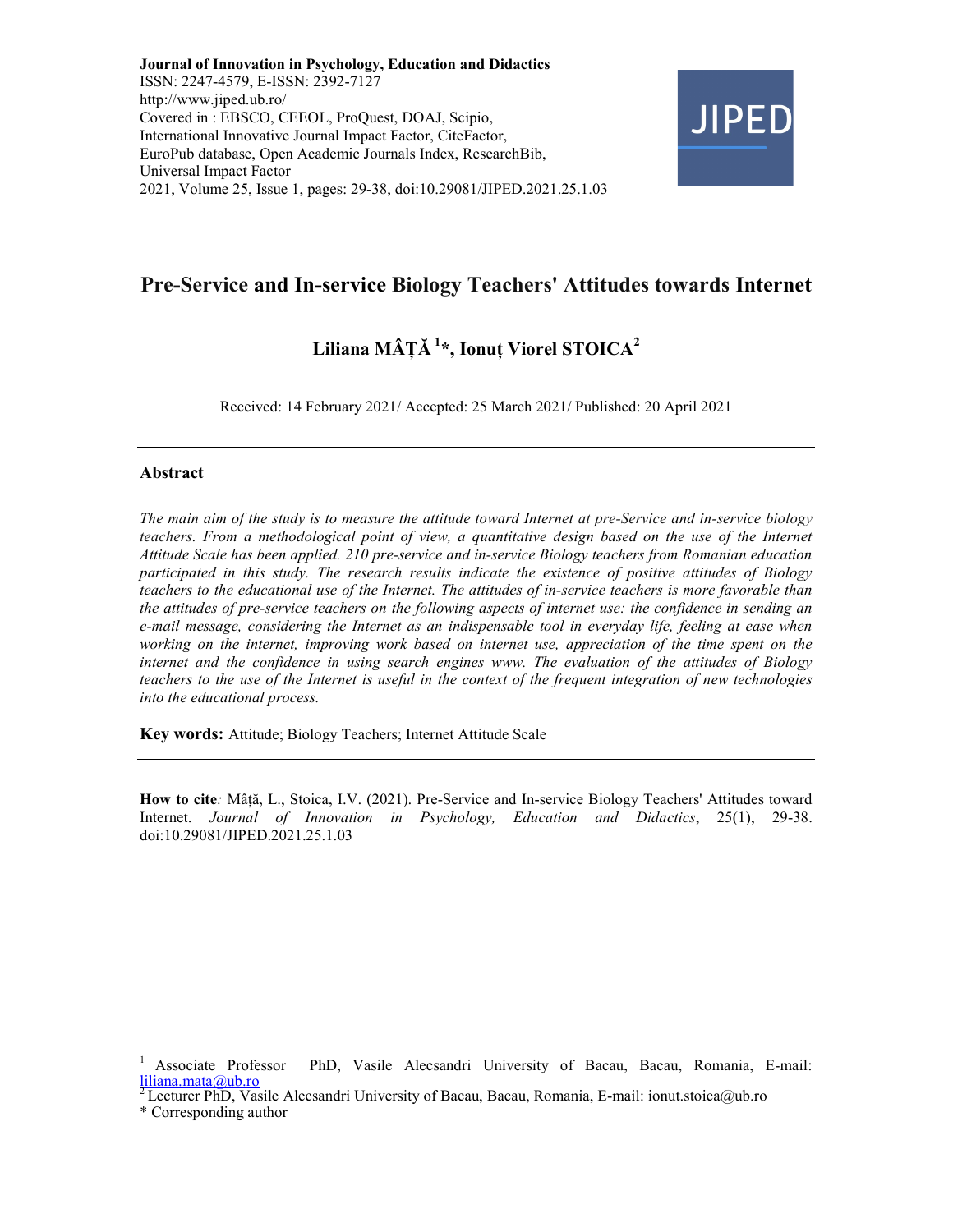# 1. Introduction

The integration of new technologies into teaching and learning activities implies the need to know the attitudes and perceptions of students and teachers. Educators who advocate technology integration in the learning process believe it will improve learning and better prepare students to effectively participate in the 21st century workplace (Hopson et al., 2002). Studies based on knowledge of attitudes towards the Internet are important for both students and teachers. Woodrow (1991) claimed that students' attitudes toward computers were critical issues in computer courses and computer-based curricula. Students' attitudes towards the Internet may influence their motivation and interests towards learning to use the Internet, or vice versa (Coffin & MacIntyre, 1999). Also, students' Internet attitudes may impact their future involvement in Internet-related careers or activities (Tsai et al., 2001). Teachers' attitudes towards computers affect the successful usage of computers in the classroom (Huang  $\&$  Liaw, 2005). The attitudes towards Internet influence how biology teachers accept and integrate Information and Communication Technology (ICT) into their classroom teaching processes.

Biology teachers are increasingly using technological resources to prepare and carry out educational activities, but also to continuously improve. Under these conditions, teachers must know the ethical issues involved in accessing the Internet and explain to students the correct way to use it. Teacher training requires new ethical competencies, determined by various problems that arise in the current information society. However, awareness of ethical issues related to Internet usage is often absent. According to the authors of Woon and Pee (2004), signed consent to use the Internet can help promote this awareness. Researchers interested in this issue (Cronan and Douglas, 2006; Douglas et al., 2007) show that employees 'decisions regarding Internet use are positively influenced by ethically oriented persuasive managerial means, if employees' rights are respected and if a perception of fairness predominates. Therefore, the approval and support of the ethical attitudes and attitudes of the teachers regarding the use of the Internet at the level of the school organization has positive effects on the quality of education.

The basic notion of the study is the attitude toward the Internet, but to understand its meaning, it is important to define the general concept of attitude. Eagly and Chaiken (2007, p. 1) defined the term of attitude as "a psychological tendency that is expressed by evaluating a particular entity with some degree of favor or disfavor". The attitudes include three components: a cognitive, an emotional, and a behavioural component (Rosenberg et al., 1969). Attitudes toward technology represent a person's general evaluation or feeling towards ICT and specific computer and Internet related activities (Smith et al., 2000). Also, the Internet attitude cand be defined in terms of a general evaluation or feeling related to the Internet and specific activities. The instruments for investigating student attitudes towards the Internet are elaborated by different authors. Hong et al. (2003) elaborated a scale with three sub-dimensions which are skills, students' knowledge of the Internet, the educational environment conducive to using the Internet at the university and students' attitudes to the Internet in education. Morse et al. (2011) developed a general Internet attitudes scale. Tsai et al. (2001) and Zhang (2007) have contributed to development and validation another scales to measure the attitude towards Internet. Joyce and Kirakowski (2015) created a General Internet Attitude Scale (GIAS) to explore the underlying components of the attitudes of individuals to the Internet. The questionnaire was developed in correlation with the three-component psychological model of attitude (affect, behavior, cognition).

In recent years, there have been studies that focus on investigating the attitudes of science teachers towards the use of Information and Communication Technology in education. Research based on investigating teachers' attitudes towards the Internet is a recent concern in the field of new technologies. Some of the studies are focused on investigating students 'attitudes toward the Internet (Al Otaibi, 2012; Abedalaziz et al., 2013; Cazan et al., 2016; Celebi, 2015; Doggan et al., 1999; Eduljee & Kumar, 2017; Sam et al., 2005; Tuncer et al., 2013; Usun, 2003; Wu & Tsai,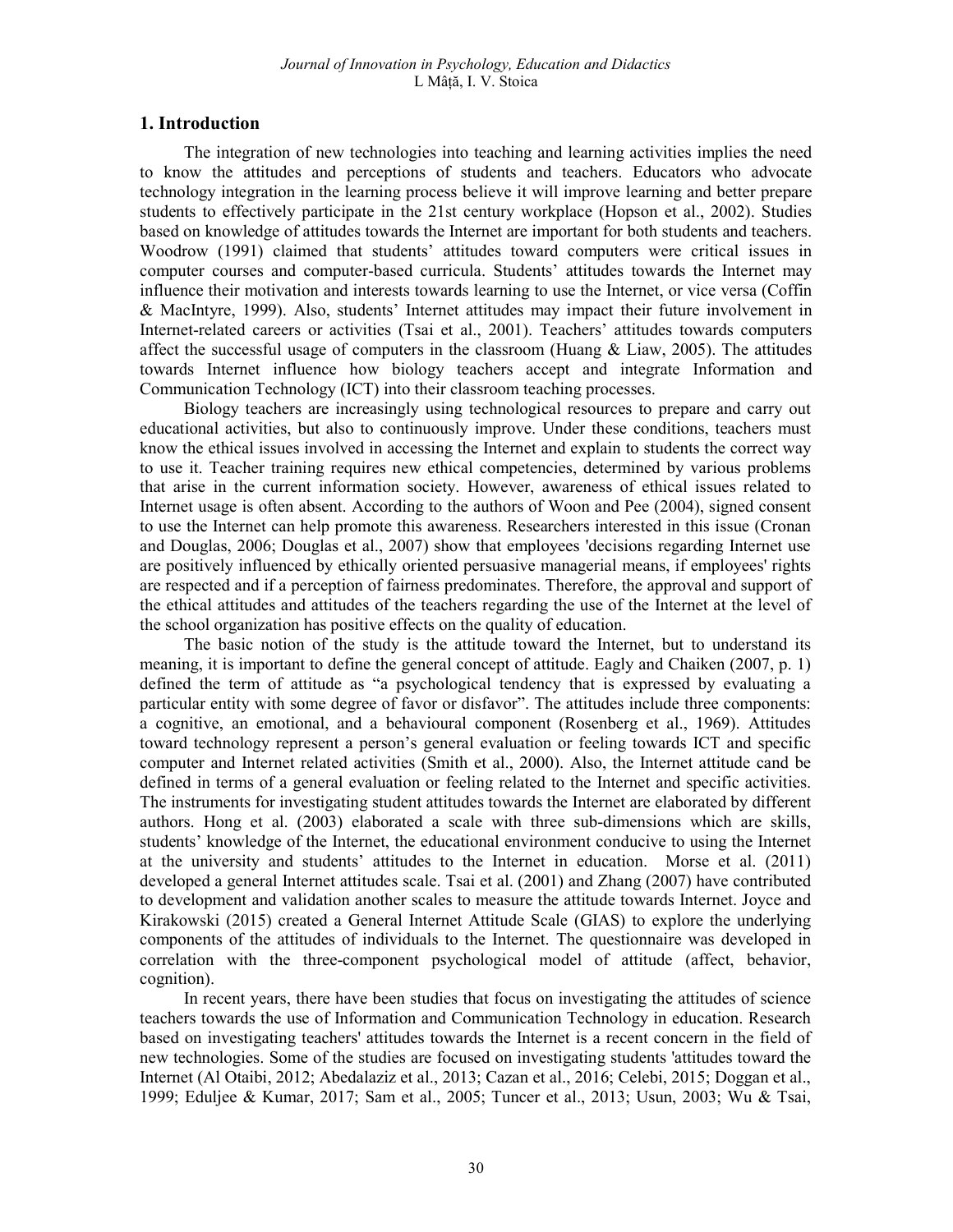2006), while other studies aim at identifying teachers' attitudes (Al Otaibi, 2012; Birgin et al., 2010; Luan et al., 2015; Tekerek & Ercan, 2012). Most studies are centered on identifying attitudes towards the Internet to students and less to teachers. Very few studies (Behera et al., 2016; Mai, 2014) concerned comparative analysis of teacher attitudes towards Information and Communication Technology. There are concerns of researchers to investigate the attitude of Science teachers towards the use of information and communication technology (Gundy and Berger, 2013; Lagat, 2016; Mai and Hamzah, 2016; Mușlu Kaygisiz et al., 2011; Odcházelová, 2015).

|              |  | Table 1. The current state of knowledge in the field of information technology use by Science |  |  |  |
|--------------|--|-----------------------------------------------------------------------------------------------|--|--|--|
| teachers     |  |                                                                                               |  |  |  |
| $\mathbf{1}$ |  |                                                                                               |  |  |  |

| No. | Athor(s)                    | Aim                                                                                                 |
|-----|-----------------------------|-----------------------------------------------------------------------------------------------------|
| 1   | Dreyfus et al.              | - identifying the perceptions of actively engaged teachers regarding the                            |
|     | (1998)                      | advantages and problematics of using the electronic spreadsheet in                                  |
|     |                             | biology teaching.                                                                                   |
| 2   | Cavas et. al.               | - measuring Turkish primary science teachers' attitudes towards                                     |
|     | (2010)                      | information and communication technologies in education and the                                     |
|     |                             | relationship between teachers' attitudes and the factors related to                                 |
|     |                             | teachers' personal characteristics (gender, age, computer ownership at                              |
|     |                             | home, and computer experience).                                                                     |
| 3   | Mansour                     | - determining Egyptian science teachers' beliefs about teaching and                                 |
|     | (2010)                      | learning science through Science Technology and Society education                                   |
| 4   | Bettencourt et              | - exploring perceptions of secondary biology teachers about Science-                                |
|     | al. (2011)                  | Technology-Society education                                                                        |
| 5   | Efe $(2011)$                | - investigating science student teachers' intentions to use educational                             |
|     |                             | technology in instruction                                                                           |
| 6   | Muslu                       | - measuring the attitudes of biology teachers toward Computer Supported                             |
|     | Kaygisiz et al.             | Teaching and the correlation between teachers' level of computer use and                            |
| 7   | (2011)<br>Yapici and        | their attitudes<br>- determining the pre-service biology teachers' attitudes towards                |
|     | Hevedanli (2012)            | information and communication technologies using in biology teaching                                |
| 8   | Gundy and                   | - investigating the teachers' perceptions of integrating laptops into their                         |
|     | Berger (2013)               | biology courses in high school                                                                      |
| 9   | <b>Bitok</b> (2014)         | - identifying Biology teachers' perception on the use of Information                                |
|     |                             | Communication Technology in teaching and learning activities from                                   |
|     |                             | secondary schools                                                                                   |
| 10  | Fakomogbon                  | examining secondary school science teachers'<br>perception<br>οf                                    |
|     | et al. $(2014)$             | Information and Communication Technology for instruction based on                                   |
|     |                             | their area of specialization                                                                        |
| 11  | Osman (2014)                | - evaluating the teachers' perceptions towards WebOuest, with reference                             |
|     |                             | to the technical, content and teaching and learning structure                                       |
| 12  | Savasci                     | - observing teachers' perspectives regarding the use of instructional                               |
|     | Açikalin (2014)             | technologies in science classrooms                                                                  |
| 13  | Zupanec et al.              | - investigating primary school teachers' attitudes toward Computer                                  |
|     | (2014)                      | Assisted Learning in biology teaching                                                               |
| 14  | Aslan and                   | - exploring pre-service science teachers' perceptions of ICT integration                            |
| 15  | Zhu (2015)<br>Kapici et al. | in teacher education<br>- examining the impact of technology based learning on the attitudes of     |
|     | (2015)                      |                                                                                                     |
| 16  | Mai (2015)                  | science pre-service teachers<br>- determining the science teachers' attitudes towards ICT and using |
|     |                             | mobile learning in education                                                                        |
| 17  | Odcházelová                 | - exploring the beliefs of the biology teachers about using multimedia                              |
|     | (2015)                      |                                                                                                     |
| 18  | Koksal et al.               | - analyzing Turkish pre-service science teachers' perceptions on                                    |
|     | (2016)                      | technology in terms of learning style, computer competency level,                                   |
|     |                             | possession of a computer, and gender                                                                |
| 19  | Lagat (2016)                | - identifying biology teachers' attitudes towards Computer-Assisted                                 |
|     |                             | Instruction and conventional Instruction in secondary schools in Nandi                              |
|     |                             | South Sub-County                                                                                    |
| 20  | Mai and                     | - investigating the primary science teachers' perceptions of technological                          |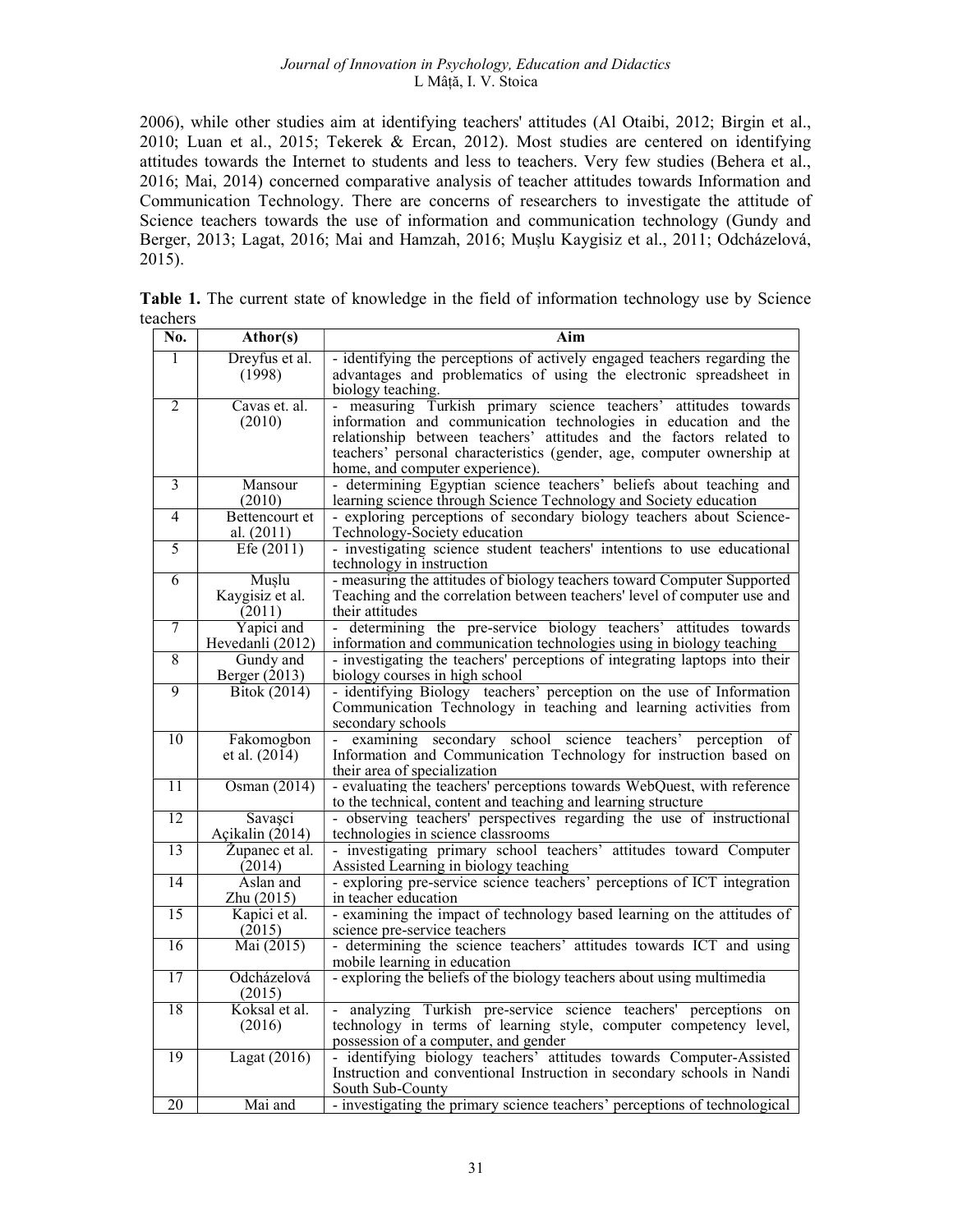| Hamzah (2016)   pedagogical content knowledge from the perspective of technology |                            |  |  |  |  |  |
|----------------------------------------------------------------------------------|----------------------------|--|--|--|--|--|
|                                                                                  | application in instruction |  |  |  |  |  |

Although there are various studies on the attitudes and perceptions of Biology teachers towards Information Communication Technology, no concerns have been identified about studying attitudes towards the Internet.

#### Research questions

The main aim of the study is to identify the attitude of pre-service and in-service Biology teachers towards the use of the Internet. The questions underlying this study are the following:

- What is the attitude of Biology teachers towards the Internet?;
- Are there significant differences between the attitude of the pre-service biology teachers towards the Internet and that of in-service teachers?.

### 2. Methodology

There was designed a quantitative study to measure pre-service and in-service teachers' attitudes towards the Internet. The quantitative approach is appropriate for the objective study of human phenomena (Parahoo, 2014). The method of data collection is the questionnaire, which allows obtaining of quantitative data and their analysis using statistical information programs.

### 2.1 Participants

The research group consists of 210 Biology teachers, of which 155 are pre-service teachers and 55 are in-service teachers who teach in secondary and high school education in Romania. Pre-service teachers follow the training courses for the teaching staff at the psycho-pedagogical module within "Vasile Alecsandri" University of Bacău from Romania. The technique of selecting the research group was random sampling because it presents the advantage that each member of the population has the same chance of being selected as a subject (Sharma, 2017). The process of sampling is achieved in a single step with each subject selected independently of the other members of the population.

#### 2.2 Research instrument

There was used a validated instrument elaborated by Zhang (2007). The Internet Attitude Scale is characterized by construct validity, and examined factorial validity and reliability. The results of research illustrated that the scale is a valid and reliable instrument for measuring Internet attitudes. The scale includes 40 items, with 10 items describing each of the four Internet attributes-enjoyment, usefulness, anxiety, and self-efficacy. The instrument has a 4-point Likerttype scale, where Strongly disagree = 1, Disagree = 2, Agree = 3, and Strongly Agree = 4. Among them, 10 items were constructed for each individual subscale. The maximum score for each subscale was 40. A higher score on a scale indicated more enjoyment, feeling more usefulness and self-efficacy, and less anxiety. The study participants expressed their agreement or disagreement on a number of items, statements about different items. There was used the selfadministered questionnaire, because the method assured a high response rate, accurate sampling, and minimum of bias, providing necessary explanations and giving the benefit of personal contact (Oppenheim, 1992). Also, self-completed questionnaires, which respondents fill in for themselves, are very efficient in terms of researchers' time and effort.

## 2.3. Data collection

The questionnaire was distributed to Biology teachers during the period March and April 2018. Pre-service teachers were handed face to face the questionnaire at training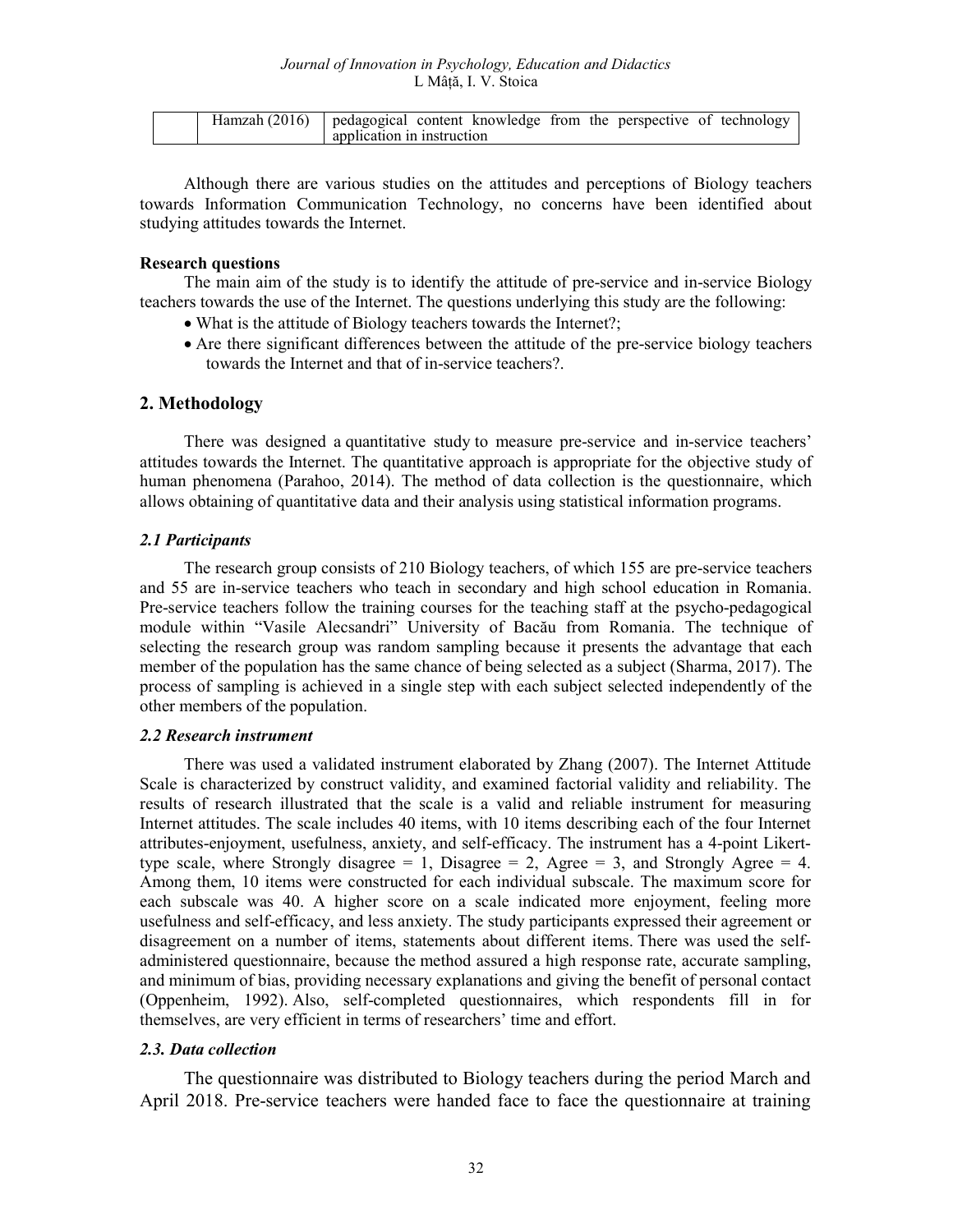courses in the psycho-pedagogic module, and in-service teachers were enrolled in a special session where they were invited with their agreement. The objective of the study and the way of completing the scale were clearly explained to the teachers. It was also given the necessary time to complete the questionnaire in full.

#### 2.4. Data Analysis

The SPSS version 21.0 for Windows (IBM SPSS Statistics) was used to perform all statistical analyzes. Desciptive statistics have been conducted to analyze teachers' attitudes towards Internet. The distribution is not normal, as a result of applying the One-Sample Kolmogorov-Smirnov Test, which indicates that Asymp. Sig. (2-tailed) < 0.05. Therefore, Mann-Whitney U nonparametric test was used for measuring the difference between attitudes of preservice and in-service teachers towards Internet.

# 3. Results

The results of the study are analyzed at a general level to highlight the attitude of Biology teachers towards Internet use and at a specific level to compare the attitudes of pre-service Biology teachers with those of in-service teachers. Analysis of overall results indicates a positive attitude of Biology teachers without using the Internet (Table 1).

| <b>Items</b> | Mean | <b>Std. Deviation</b> | <b>Items</b> | $\tilde{\phantom{a}}$<br>Mean | <b>Std. Deviation</b> |
|--------------|------|-----------------------|--------------|-------------------------------|-----------------------|
| $_{\rm II}$  | 3.21 | .710                  | 121          | 2.33                          | .777                  |
| 12           | 2.94 | .657                  | 122          | 3.16                          | .597                  |
| 13           | 2.97 | .747                  | 123          | 2.76                          | .706                  |
| I4           | 2.87 | .771                  | I24          | 2.83                          | .698                  |
| I5           | 3.36 | .664                  | I25          | 2.49                          | .727                  |
| <b>I6</b>    | 3.40 | .573                  | I26          | 2.54                          | .706                  |
| I7           | 2.82 | .720                  | 127          | 2.77                          | .615                  |
| <b>I8</b>    | 2.81 | .684                  | 128          | 2.77                          | .583                  |
| I9           | 3.27 | .583                  | I29          | 2.60                          | .706                  |
| 110          | 2.89 | .876                  | <b>I30</b>   | 3.19                          | .597                  |
| 111          | 2.92 | .633                  | I31          | 2.91                          | .651                  |
| I12          | 2.75 | .724                  | I32          | 2.59                          | .715                  |
| 113          | 2.58 | .716                  | <b>I33</b>   | 2.11                          | .658                  |
| I14          | 2.95 | .686                  | I34          | 2.67                          | .772                  |
| 115          | 3.05 | .564                  | I35          | 2.90                          | .577                  |
| I16          | 2.81 | .698                  | I36          | 2.65                          | .690                  |
| I17          | 3.02 | .626                  | I37          | 2.42                          | .710                  |
| I18          | 3.27 | .640                  | <b>I38</b>   | 3.56                          | .586                  |
| I19          | 2.97 | .680                  | I39          | 3.03                          | .637                  |
| <b>I20</b>   | 2.95 | .654                  | I40          | 3.01                          | .622                  |

Table 1. Mean scores and standard deviations of each items about using Internet

Regarding the comparative analysis of the attitudes of pre-service biology teachers and inservice teachers to the Internet, there are no statistically significant differences. The results of One-Sample Kolmogorov-Smirnov Test show that there are some differences at the level of seven aspects (Table 2): the confidence in sending an e-mail message (item 4, item 16), considering the Internet as an indispensable tool in everyday life (item 10), feeling at ease when working on the internet (item 11), improving work based on internet use (item 14), appreciation of the time spent on the internet (item 26) and the confidence in using search engines www (item 28).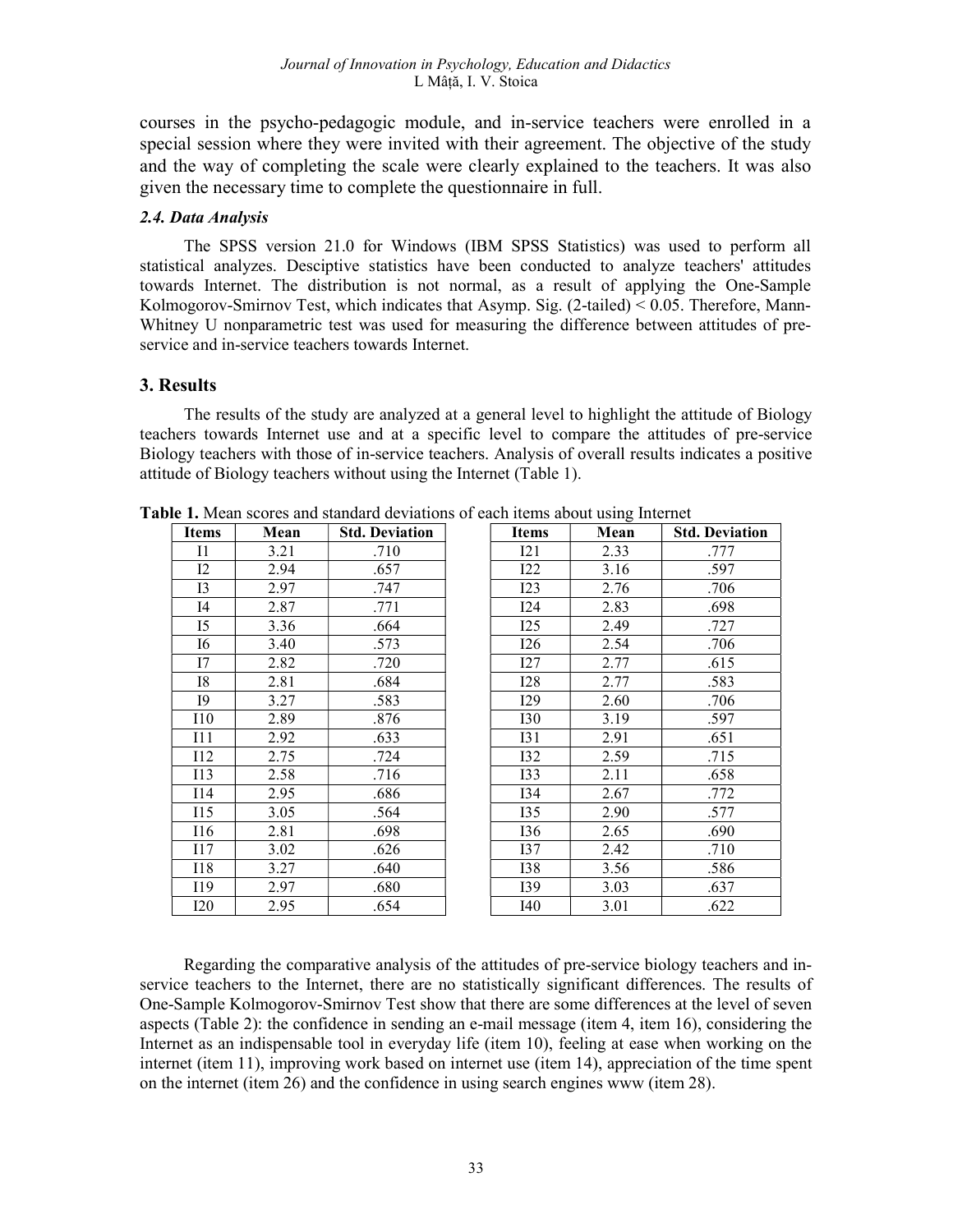#### Journal of Innovation in Psychology, Education and Didactics L Mâță, I. V. Stoica

|                | Mann-     | Wilcoxon  | Z        | Asymp. Sig.  |
|----------------|-----------|-----------|----------|--------------|
| Items          | Whitney U | W         |          | $(2-tailed)$ |
| I <sub>4</sub> | 3409.500  | 15499.500 | $-2.419$ | .016         |
| I10            | 3279.000  | 15369.000 | $-2.677$ | .007         |
| 111            | 3325.000  | 15415.000 | $-2.807$ | .005         |
| I14            | 3110.000  | 15200.000 | $-3.391$ | .001         |
| I16            | 3413.500  | 15503.500 | $-2.493$ | .013         |
| 126            | 3439.500  | 15529.500 | $-2.334$ | .020         |
| 128            | 3538.500  | 15628.500 | $-2.255$ | .024         |

Table 2. Mann-Whitney-U Test Values on teachers' attitude towards Internet

From the Mean Rank analysis (Table 3), one can find that there are the following significant differences at the level of the Biology teachers' attitudes towards the Internet:

- the attitudes of in-service teachers  $(M<sub>2</sub>=121.01)$  is more favorable with regard to the confidence in sending an e-mail message compared to the attitudes of pre-service teachers  $(M_1=100)$ ;
- the attitudes of in-service teachers  $(M_2=123.38)$  is more favorable referring to considering the Internet as an indispensable tool in everyday life compared to the attitudes of pre-service teachers  $(M_1=99.15)$ ;
- the attitudes of in-service teachers  $(M_2=122.55)$  is more favorable related to *feeling at* ease when working on the internet compared to the attitudes of pre-service teachers  $(M_1=99.45);$
- the attitudes of in-service teachers  $(M_2=126.45)$  is more favorable in terms of *improving* work based on internet use compared to the attitudes of pre-service teachers  $(M_1=98.06);$
- the attitudes of in-service teachers  $(M_2=120.94)$  is more favorable regarding the confidence in sending an e-mail message compared to the attitudes of pre-service teachers  $(M_1=100.02)$ ;
- the attitudes of in-service teachers  $(M_2=120.46)$  is more favorable with referring to the appreciation of the time spent on the internet compared to the attitudes of pre-service teachers  $(M_1=100.19)$ ;
- the attitudes of in-service teachers  $(M_2=118.66)$  is more favorable with related to the confidence in using search engines www compared to the attitudes of pre-service teachers  $(M_1=100.83)$ .

| <b>Items</b>   |                      | N   | <b>Mean Rank</b> | <b>Sum of Ranks</b> |
|----------------|----------------------|-----|------------------|---------------------|
| I <sub>4</sub> | pre-service teachers | 155 | 100.00           | 15499.50            |
|                | in-service teachers  | 55  | 121.01           | 6655.50             |
| <b>I10</b>     | pre-service teachers | 155 | 99.15            | 15369.00            |
|                | in-service teachers  | 55  | 123.38           | 6786.00             |
| 111            | pre-service teachers | 155 | 99.45            | 15415.00            |
|                | in-service teachers  | 55  | 122.55           | 6740.00             |
| I14            | pre-service teachers | 155 | 98.06            | 15200.00            |
|                | in-service teachers  | 55  | 126.45           | 6955.00             |
| I16            | pre-service teachers | 155 | 100.02           | 15503.50            |
|                | in-service teachers  | 55  | 120.94           | 6651.50             |
| <b>I26</b>     | pre-service teachers | 155 | 100.19           | 15529.50            |
|                | in-service teachers  | 55  | 120.46           | 6625.50             |

Table 3. Mean Rank on teachers' attitude towards Internet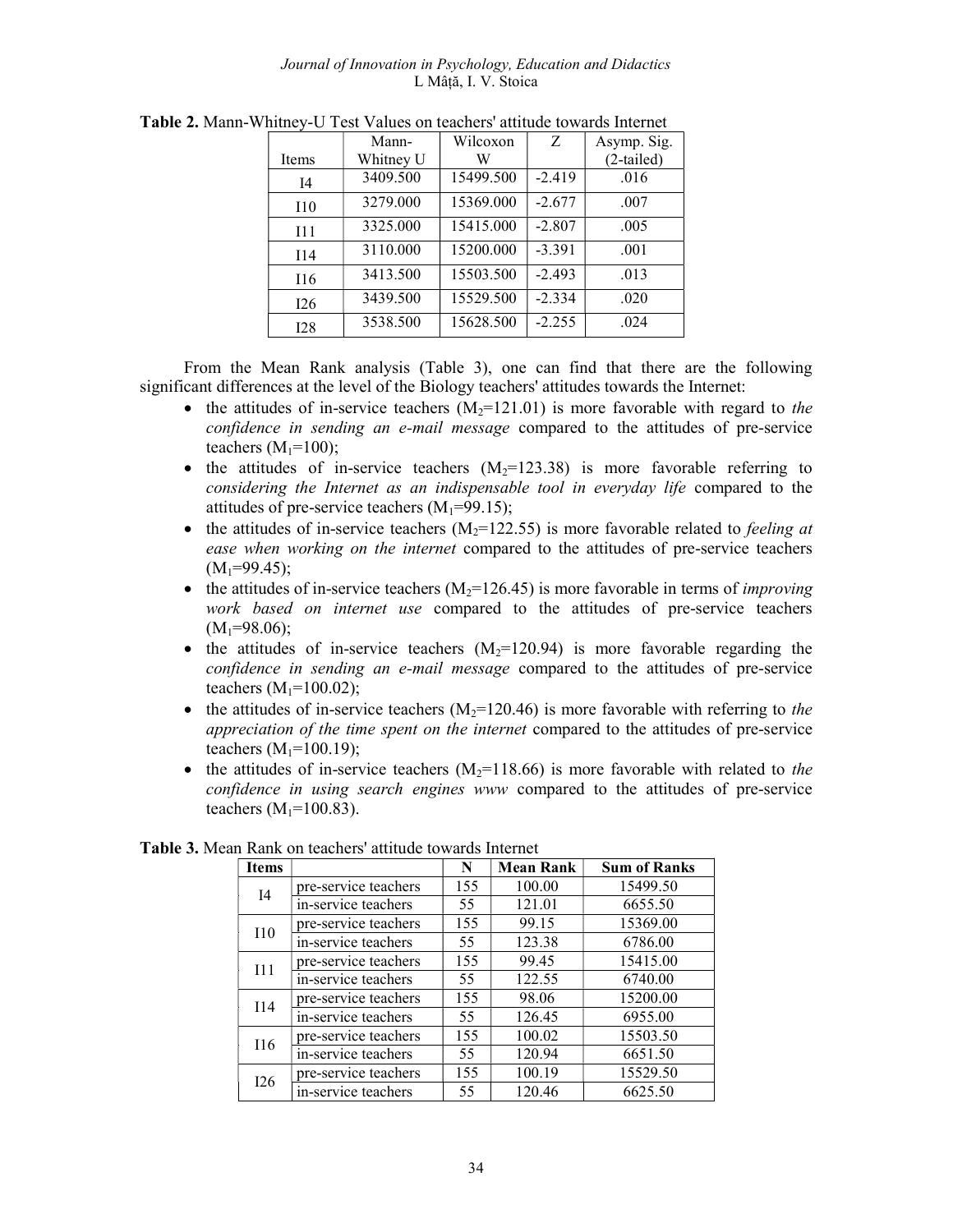| <b>I28</b> | pre-service teachers |     | 100.83 | 5628.50 |
|------------|----------------------|-----|--------|---------|
|            | in-service teachers  | ں ر | 66     | 5526.50 |

### 4. Discussions

The purpose of the study was to study the pre-service and in-service biology teachers' attitudes toward using the Internet. The research have highlighted the importance of knowing the attitudes of biology teachers in the context of the increasingly frequent use of new technologies in the educational process. It is certain that the next evolution in teaching is also conferred by the way teachers accept to use modern technologies in lessons.

In most current studies (Aslan & Zhu, 2015; Bitok, 2014; Cavas et. al., 2010); Kapici et al., 2015; Mai, 2015; Mușlu Kaygisiz et al., 2011; Županec et al., 2014), it has been shown that teachers adopt a positive attitude towards the use of technologies, similar to the findings of the present study. The results of other studies (Behera et al., 2016) have shown that the attitude of biology teachers towards technology is neither more favorable nor unfavorable. Although the modern technologies are increasingly used in biology teaching, there are situations where teachers do not use them at all. For example, the results of the study by Savaşci Açikalin (2014) demonstrate that none of the participants used the Internet, interactive smart cards, computer simulations in designing science lessons. Another result of this study indicates that there are no significant differences between the pre-service and in-service biology teachers' attitude towards internet use. These findings were also obtained by other researchers (Behera et al., 2016; Mai, 2014) who were concerned with the comparative analysis of biology teachers' attitudes towards technology.

According to the study conducted by Odcházelová (2015), the main roles of using technology in biology teaching are related to motivation, cognitive activity and learning activity. The pedagogical implications of teachers' use of the Internet in teaching Biology are varied: stimulating interest in what is new, through interactivity, stimulating imagination, developing logical thinking, decomposing a problem in sequential stages, logically organizing reasoning, optimizing performance of teaching, by presenting a variety of examples or patterns associated with a learning sequence. It is important that both pre-service and in-service biology teachers to benefit from training based on the competence of using modern technologies in close connection with the requirements of the knowledge society. Advancement and evolution referring to the use of modern technologies in teaching biology will continue as a result of European and international strategies and policies. The potential of new technologies is a permanent challenge for biology teachers and other specialists who need to adapt to these changes.

## 5. Conclusions

Investigating the attitudes of pre-service and in-service biology teachers towards the Internet offers more opportunities for researchers and educators. First of all, measuring attitudes towards the internet indicates teachers' acceptance of technology as well as the extent to which they are willing to use them in biology teaching. Therefore, these studies contribute to knowing the possibility to exploit the new technologies by biology teachers in the teaching-learning activity. Secondly, the studies in the field of Internet attitudes are useful for improving preservice teachers training programs from the perspective of preparing them for the use of technology in biology lessons. The analysis of studies in this field has shown that research on inservice biology teachers is predominant in exploring their attitudes towards Information and Communication Technology. There are very few studies centered on determining the attitudes of biology teachers towards the Internet. It has also been found that there are few comparative studies of pre-service and in-service teacher attitudes towards new technologies.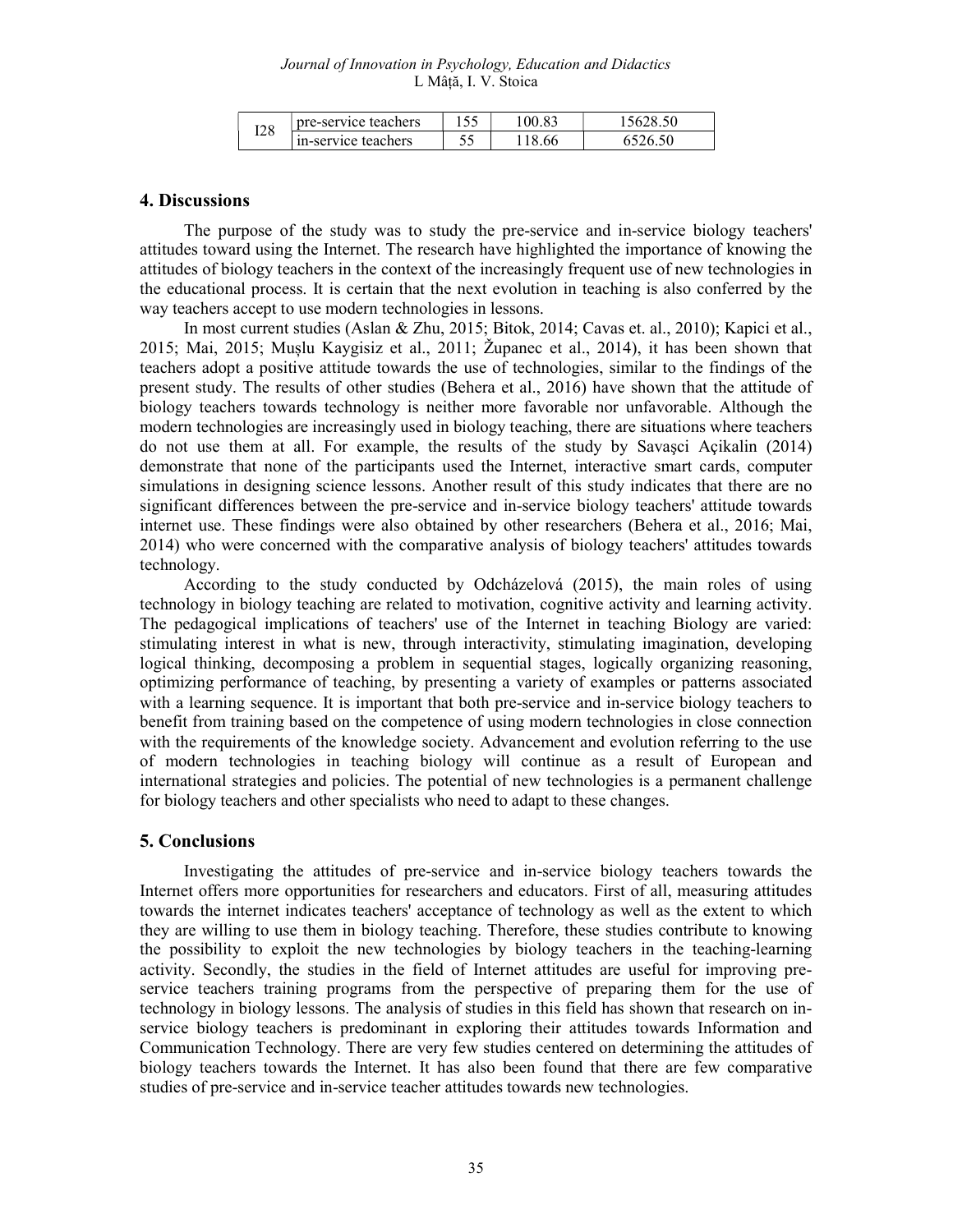As indicated by the results of this study, biology teachers have a positive attitude towards the use of Internet. It has also been observed that there are no significant differences between the attitude of pre-service biology teachers and in-service teachers. Nevertheless, the attitudes of inservice teachers is more favorable than the attitudes of pre-service teachers on the following aspects of internet use: the confidence in sending an e-mail message, considering the Internet as an indispensable tool in everyday life, feeling at ease when working on the internet, improving work based on internet use, appreciation of the time spent on the internet and the confidence in using search engines www. Determining the attitudes of pre-service teachers of Biology towards the use of the Internet can enhance the effectiveness of teacher education programs. Assessing the attitudes of in-service teachers of Biology ensures the success of integrating modern technologies into biology teaching and learning activities.

# 6. Limitations and further research

The generalization of results is not possible due to the specific context and the small number of in-service biology teachers who participated in the study. Therefore, one of the basic objectives of future research will be to develop a similar study on a larger sample of biology teachers. It would also be useful to investigate attitudes towards the use of the Internet and teachers in other disciplinary disciplines such as language and literature, mathematics, primary school teachers, preschool teachers.

## References

- Abedalaziz, N., Jamaluddin, S., Leng, C. H. (2013). Measuring attitudes toward computer and internet usage among postgraduate students in Malaysia. Turkish Online Journal of Educational Technology, 12(2), 200-216.
- Al Otaibi, K. N. (2012). Attitudes Towards the Use of the Internet. Psychology Research, 2(3), 151-159.
- Aslan, A., & Zhu, C. (2015). Pre-Service Teachers' Perceptions of ICT Integration in Teacher Education in Turkey. TOJET: The Turkish Online Journal of Educational Technology, 14(3), 97-110.
- Behera, S. K., Sao, S., & Mohamed, S. (2016). Attitude of B.Ed. Student-Teachers towards E-Learning. International Journal of Computer Science Engineering, 5(6), 305-311.
- Bettencourt, C., Velho, J. L., & Almeida, P. A. (2011). Biology teachers' perceptions about Science-Technology-Society (STS) education. Procedia Social and Behavioral Sciences, 15, 3148-3152.
- Birgin, O., Çoker, B., & Çathoglu, H. (2010). Investigation of first year pre-service teachers' computer and internet uses in terms of gender. Procedia Social and Behavioral Sciences, 2, 1588-1592.
- Bitok, E. B. (2014). Teachers' Perception and Support on the Use of Information Communication Technology in Teaching/ Learning of Biology in Secondary Schools in Uasin Gishu County, Kenya. International Journal of Science and Research, 3(11), 3140-3143.
- Cavas, B., Cavas, P., Karaoglan, B. & Kisla, T. (2010). A study on science teachers' attitude toward information and communication technologies in education. The Turkish Online Journal of Educational Technology, 8(2), 20-32.
- Cazan, A. M., Cocorada, E., Maican, C. I. (2016). Computer anxiety and attitudes towards the computer and the internet with Romanian high-school and university students. Computers in Human Behavior, 55, 258-267.
- Celebi, S. I. (2015). How do motives affect attitudes and behaviors toward internet advertising and Facebook advertising?. Computers in Human Behavior, 51, 312-324.
- Coffin, R. J., & MacIntyre, P. D. (1999). Motivational influences on computer-related affective states. Computers in Human Behavior, 15(5), 549-569.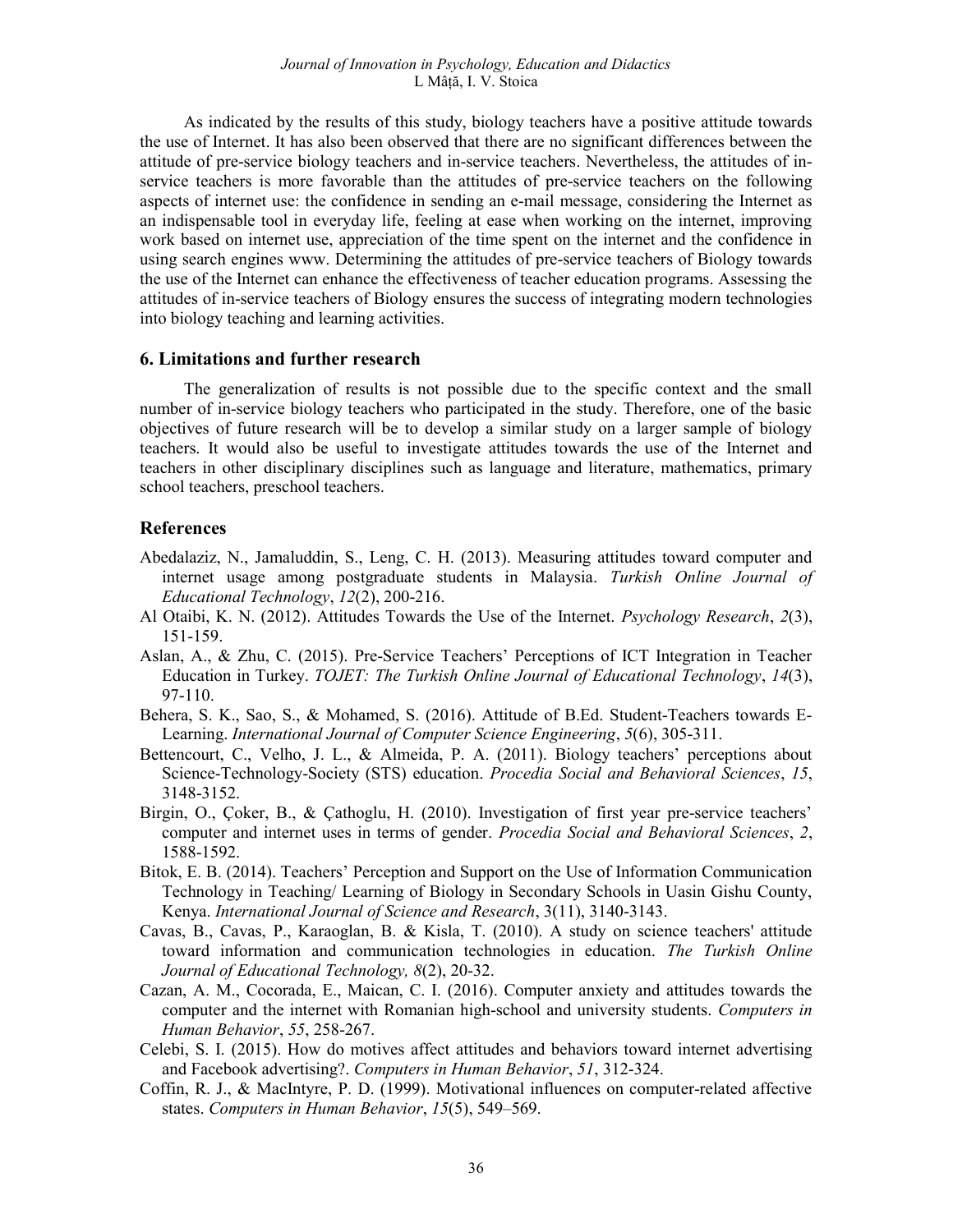- Doggan, A., Hess, B., Mogan, D., Kim, S., & Wilson, K. (1999). Measuring students' attitude towards educational use of the Internet. Paper presented at the Annual Conference of the American Educational Research Association (Montreal, Canada, April 19-23, 1999).
- Dreyfus, A., Feinstein, B., & Talmon, J. (1998). The Advantages and Problematics of Using the Electronic Spreadsheet in Biology Teaching as Perceived by Actively Engaged Teachers. Journal of Educational Computing Research, 19(1), 67-81.
- Eagly, A. H., & Chaiken, S. (2007) The advantages of an inclusive definition of attitude. Social Cognition, 25(5), 582–602.
- Ebersold, K., & Glass, R. (2016). The Internet of things: a cause for ethical concern. Issues in Information Systems, 17, Issue IV, 145-151.
- Eduljee, N., & Kumar, S. S. (2017). Exploring Attitudes Towards the Internet: A Study of Indian College Students. International Research Journal of Multidisciplinary Studies, 3(1), 1-12.
- Efe, R. (2011). Science Student Teachers and Educational Technology: Experience, Intentions, and Value. *Educational Technology & Society*,  $14(1)$ ,  $228-240$ .
- Fakomogbon, M. A., Adebayo, R. F., Adegbija, M. V., Shittu, A. T., & Oyelekan, O. S. (2014). Subject Specialization and Science Teachers' Perception of Information and Communication Technology for Instruction in Kwara State. International Journal of Information and Communication Technology Education, 10(1), 25-34.
- Gundy, M. S., & Berger, M. J. (2013). Integration of Laptop Computers in High School Biology: Teacher Perceptions. Journal of Information Technology and Application in Education, 2(1), 33-46.
- Hong, K. S., Ridzuan, A. A., & Kuek, M. K. (2003). Students' attitudes towards the use of the Internet for learning: A study at a university in Malaysia. Educational Technology and Society,  $6(2)$ , 45-49.
- Hopson, M. H., Simms, R. L., & Knezek, G. A. (2002). Using a technologically enriched environment to improve higher-order thinking skills. Journal of Research on Technology in Education, 34(2), 109-119.
- Huang, H. M., & Liaw, S. S. (2005). Exploring user's attitudes and intentions toward the web as a survey tool. Computers in Human Behavior, 21(5), 729-743.
- Joyce, M., & Kirakowski, J. (2015). Measuring Attitudes Towards the Internet: The General Internet Attitude Scale. International Journal of Human–Computer Interaction, 31, 506-517.
- Kapici, H. Ö., Akçay, H. & İnaltekin, T. (2015). The Impact of technology based learning on the beliefs and attitudes of pre-service teachers. International Journal of Humanities and Education, 1(2), 154-167.
- Koksal, M. S., Yaman, S., & Saka, Y. (2016). Analysis of Turkish Prospective Science Teachers' Perceptions on Technology in Education. Australian Journal of Teacher Education, 41(1). Retrieved from http://dx.doi.org/10.14221/ajte.2016v41n1.2.
- Lagat, T. (2016). Attitudes of teachers of biology and students towards computer-assisted instruction and conventional instruction in secondary schools in Nandi South Sub-County. International Journal of Advanced Education and Research, 1(9), 41-45.
- Luan, W. S., Fung, N.G., Nawawi, M., & Hong, T. S. (2005). Experienced and inexperienced Internet users among pre-service teachers: Their use and attitudes toward the Internet. Educational Technology & Society, 8(1), 90-103.
- Mai, M. Y. (2014). In service and pre service teachers' attitudes and perceptions towards information and communication technology "ICT" using in education. Proceedings of the Australian Academy of Business and Social Sciences Conference 2014. Retrieved from https://www.aabss.org.au/system/files/published/AABSS2014\_197.pdf.
- Mai, M. Y. (2015). Science Teachers' Attitudes towards Using ICT and Mobile Learning Technologies in Malaysian Schools. European Journal of Interdisciplinary Studies, 3(1), 187-196.